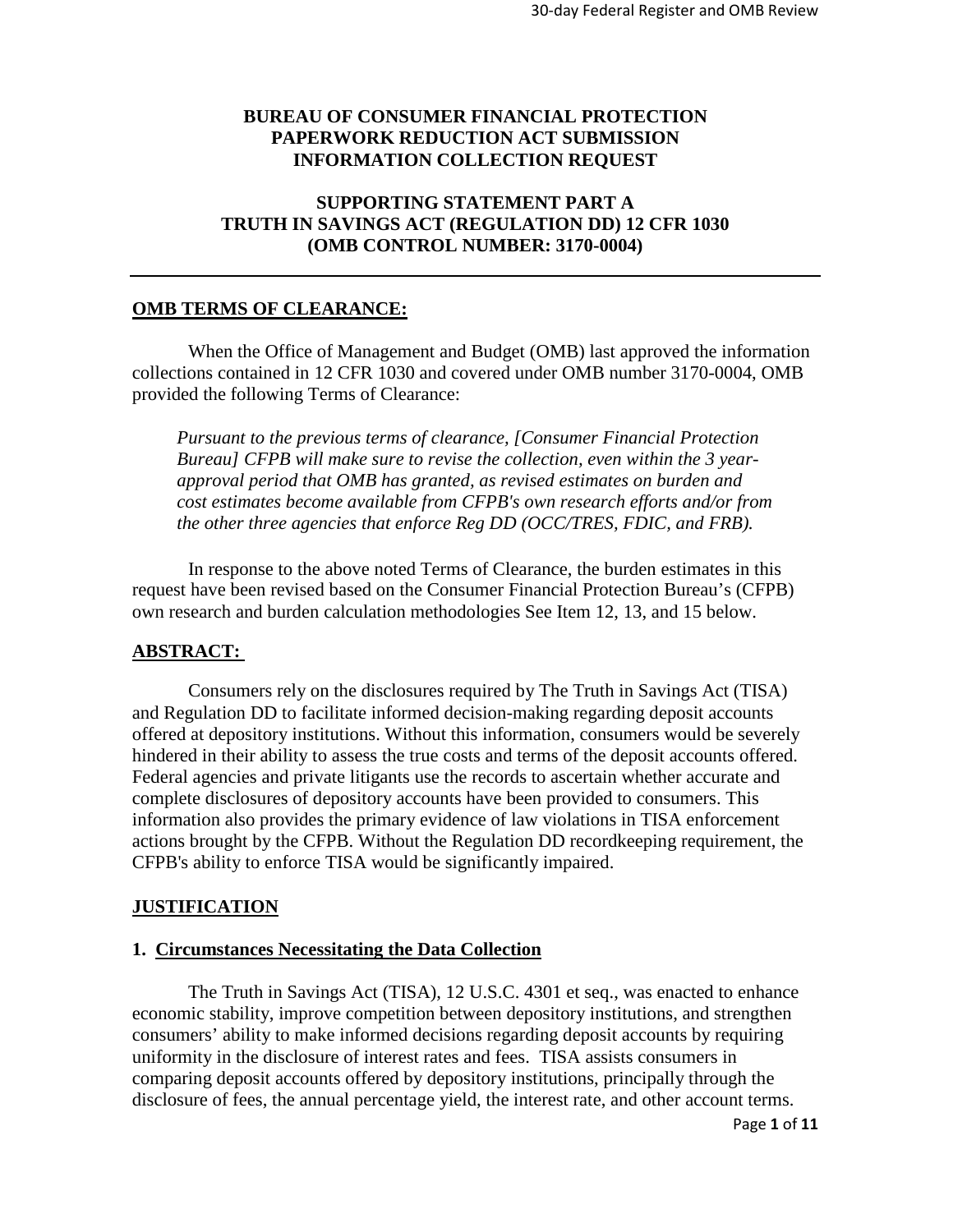The CFPB received rulemaking and shared enforcement authority of TISA through the Dodd-Frank Act (Pub. L. 111–203, Sec. 1100B)[1](#page-1-0) and the CFPB has promulgated Regulation DD to implement TISA, as required by statute. Regulation DD is located at 12 CFR 1030 and is available [at www.ecfr.gov.](http://www.ecfr.gov/) The other agencies with enforcement authority under this regulation and associated OMB control numbers are as follows:

| Other Federal Agencies with enforcement authority<br>for Regulation DD    | <b>Code of Federal</b><br><b>Regulations</b> | <b>OMB</b><br><b>Control</b><br><b>Number</b> |  |
|---------------------------------------------------------------------------|----------------------------------------------|-----------------------------------------------|--|
| <b>Federal Reserve Board</b>                                              | 12 CFR 1030                                  | 7100-0271                                     |  |
| The Department of Treasury's Office of the<br>Comptroller of the Currency | 12 CFR 1030                                  | 1557-0176                                     |  |
| <b>Federal Deposit Insurance Corporation</b>                              | 12 CFR 230                                   | 3064-0084                                     |  |

TISA and Regulation DD require depository institutions to disclose yields, fees, and other terms concerning deposit accounts to consumers at account opening, upon request, and when changes in terms occur. Depository institutions that provide periodic statements are required to include information about fees imposed, interest earned, and the annual percentage yield (APY) earned during those statement periods. TISA and Regulation DD mandate the methods by which institutions determine the account balance on which interest is calculated. They also contain rules about advertising deposit accounts and overdraft services.

Regulation DD applies to all depository institutions except credit unions.[2](#page-1-1) The information collected pursuant to Regulation DD is triggered by specific events and disclosures and must be provided to consumers within the time periods established by TISA and the regulation. There are no reporting forms associated with Regulation DD. However, to ease the compliance cost (particularly for small entities), model disclosure clauses and sample account forms are appended to the regulation.

The particular information collection requirements contained in Regulation DD along with the utility of such requirements are discussed in Item 2 below.

<span id="page-1-0"></span><sup>&</sup>lt;sup>1</sup> Dodd-Frank Section 1029 generally excludes from this transfer of authority, subject to certain exceptions, any rulemaking authority over a motor vehicle dealer that is predominantly engaged in the sale and servicing of motor vehicles, the leasing and servicing of motor vehicles, or both.

<span id="page-1-1"></span><sup>&</sup>lt;sup>2</sup> Credit unions are covered by a substantially similar rule issued by the National Credit Union Administration, found in 12 CFR Part 707.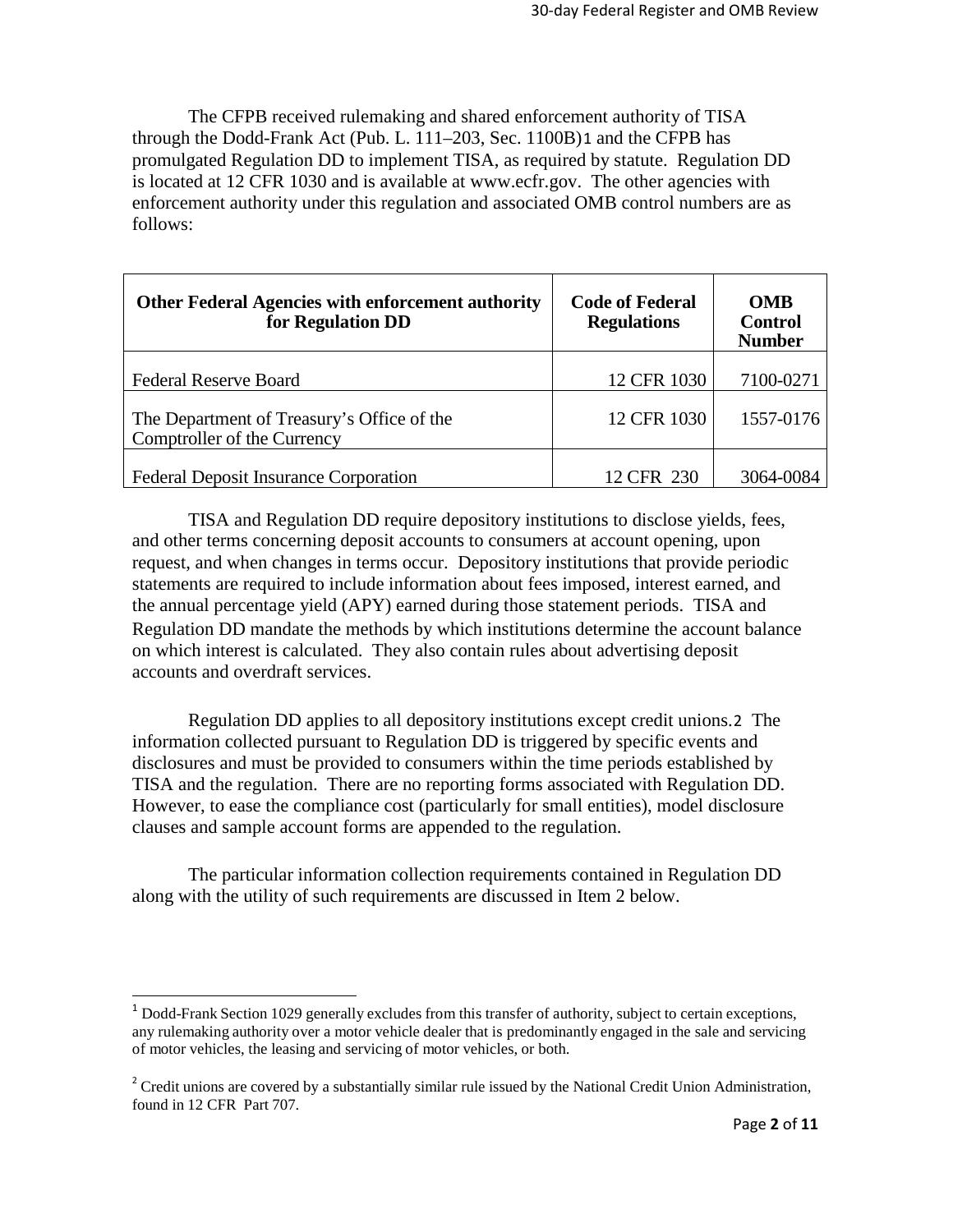#### **2. Use of the Information**

Federal agencies and private litigants use the records to ascertain whether accurate and complete disclosures of depository accounts have been provided to consumers. This information also provides the primary evidence of law violations in TISA enforcement actions brought by the CFPB. Without the Regulation DD recordkeeping requirement, the CFPB's ability to enforce TISA would be significantly impaired.

Consumers rely on the disclosures required by TISA and Regulation DD to facilitate informed decision making regarding deposit accounts offered at depository institutions. Without this information, consumers would be severely hindered in their ability to assess the true costs and terms of the deposit accounts offered. These disclosures and provisions are necessary for the CFPB and private litigants to enforce TISA and Regulation DD.

CFPB notes that Section 1030.3 of Regulation DD provides "General disclosure requirements" the specific requirements for which are delineated in subsequent sections of Regulation DD and summarized below. Additionally, CFPB notes that in regards to the general disclosure requirements of Regulation DD, compliance with Regulation E (12 CFR Part 1005) is deemed to satisfy the disclosure requirements of Regulation DD when certain conditions prevail. See Appendix D, Official Interpretations to Part 1030, Supplemental I, Section 1030.3(c).

#### Account Disclosures (§1030.4)

Depository institutions are required to provide account disclosures containing rate and fee information to a consumer upon request. Account disclosures must also be provided prior to opening an account or before services are provided, whichever is earlier. The purpose of the disclosure requirement is to provide account holders and prospective account holders with the type and amount of any fees that may be imposed, (including ATM withdrawals or other electronic fund transfers); the interest rate and the APY that will be paid on an account; and other key terms. Institutions are required to specify the categories of transactions for which an overdraft fee may be imposed in the accountopening disclosures provided under TISA.

## Subsequent Notices (§1030.5)

*Change-in-terms notice (Section 1030.5(a)).* Depository institutions are required to provide 30 days' notice of any change that may reduce the APY or adversely affect consumers, such as a change in fees. Certain types of events such as changes in the interest rate and APY for variable rate accounts are exempt from this requirement.

*Notice prior to maturity (Sections 1030.5(b),(c)).* Depository institutions are required to provide notices prior to maturity for certain time accounts. The timing and content requirement of the notice varies depending on the term of a time deposit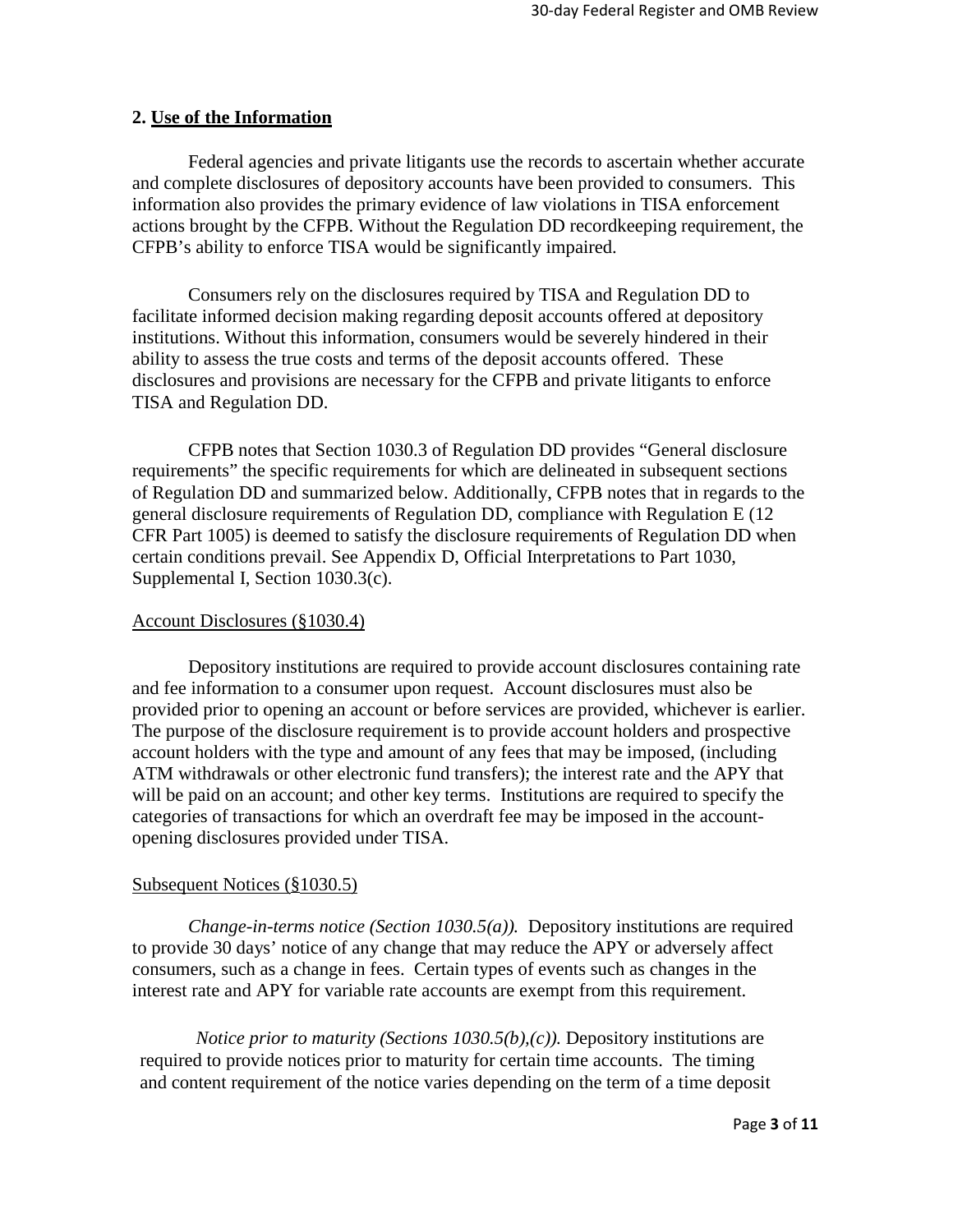and whether it renews automatically:

• For automatically renewable time accounts with a term less than or equal to one month, no advance notice is required.

• Advance notices for automatically renewable time accounts with a maturity longer than one month but less than or equal to one year may be sent either 30 days before maturity or, as an alternative, 20 calendar days before the end of a grace period, so long as the grace period is at least 5 days. The alternative timing rule was adopted to allow flexibility for institutions to maintain any existing practice to send notices 10 to 15 days prior to maturity. The notice may contain the disclosures required when the account is opened or, as an alternative, information on the interest rate and APY for the new account, the maturity date for the existing and new accounts, and any changes in terms.

• For automatically renewable time accounts with terms longer than one year, institutions must provide disclosures required at account opening. The timing rules for these accounts longer than one year are the same as for accounts with maturities longer than one month but less than or equal to one year.

• For nonrenewable time accounts with a maturity of less than or equal to one year, no notice is required. If the maturity is longer than one year, the notice must provide information on the maturity date, and whether or not interest will be paid after maturity. The disclosures shall be mailed or delivered at least 10 calendar days before maturity of the existing account.

#### Periodic Statement Disclosure (§1030.6)

Neither TISA nor the regulation mandates that depository institutions provide periodic statements. However, if an institution chooses to provide periodic statements, the statements must contain specific information: the total number of days in, or the beginning and ending dates of, the statement period; the dollar amount of interest earned and APY earned; fees imposed on the account, itemized by type and dollar amount; and if applicable, the total overdraft and returned item fees for the statement period and for the calendar year to date.

#### Advertising (§1030.8)

The advertising rules apply to both depository institutions and deposit brokers. The purpose of the advertising rules is to provide potential shoppers with uniform and accurate information that they can use in deciding among various deposit accounts. This section specifies that additional disclosures are required if advertisements discuss an annual percentage yield, bonuses, or overdraft features (discussed in 1030.11).

#### Additional disclosure requirements for overdraft services (§1030.11)

Institutions providing periodic statements must separately disclose on such statements the total amount of fees or charges imposed on the deposit account for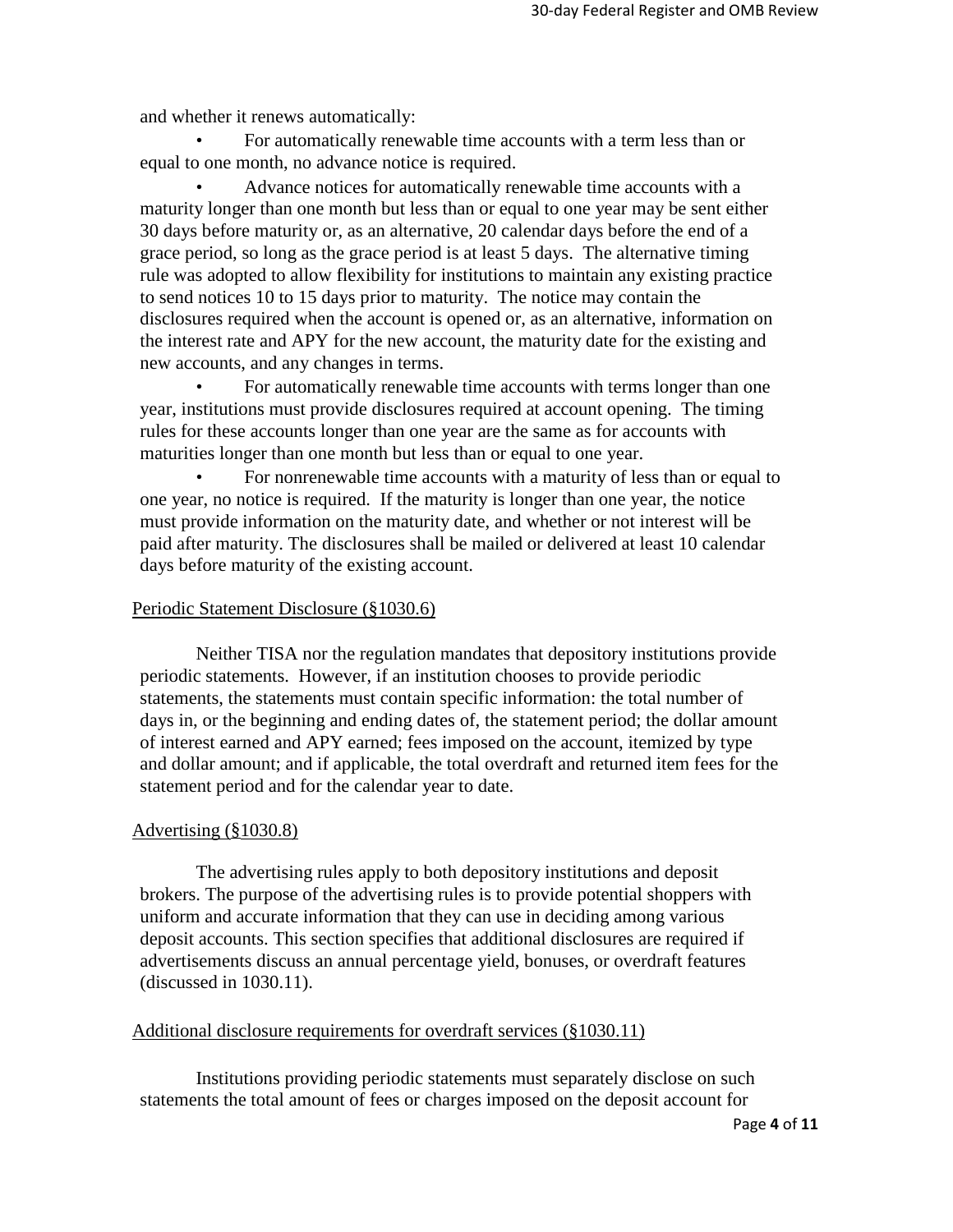paying overdrafts and the total amount of fees charged for returning items unpaid. These disclosures must be provided for the statement period and for the calendar year to date.

Furthermore, advertisements generally promoting the payment of overdrafts must disclose the fees for the payment of each overdraft, the categories of transactions for which a fee for paying an overdraft may be imposed, the time period by which a consumer must repay or cover any overdraft, and the circumstances under which the institution will not pay an overdraft. Moreover, any account balance disclosed to a consumer through an automated system (including, but not limited to, an ATM, Internet Web site, or telephone response system) must exclude additional amounts that the institution may provide or that may be transferred from another account of the consumer to cover an item where there are insufficient or unavailable funds in the consumer's account. An institution may, however, disclose an additional account balance that includes such additional amounts provided the institution states that any such balance includes such additional amounts, and if applicable, that additional amounts are not available for all transactions.

#### Recordkeeping (§1030.9(c))

Section 1030.9(c) of Regulation DD requires depository institutions subject to TISA to retain evidence of compliance with the regulation for two years after the date disclosures are required to be made or action is required. Regulation DD also provides that administrative agencies responsible for enforcing the regulation may require depository institutions under their jurisdiction to retain records for a longer period if necessary to carry out their enforcement responsibilities under TISA. The recordkeeping requirement insures that records that might contain evidence of violations of TISA remain available to Federal agencies, as well as to private litigants.

## **3. Use of Information Technology**

Regulation DD contains rules to establish uniform standards for using electronic communication to deliver disclosures required under Regulation DD, within the context of the Electronic Signatures in Global and National Commerce Act (ESIGN), 15 U.S.C. 7001 et seq. 12 CFR 1030.3(a). These rules enable businesses to utilize electronic disclosures and compliance, consistent with the requirements of ESIGN. Use of such electronic communications is also consistent with the Government Paperwork Elimination Act (GPEA), Title XVII of Pub. L. 105-277, codified at 44 U.S.C. 3504, note. ESIGN and GPEA serve to reduce businesses' compliance burden related to federal requirements, including Regulation DD, by enabling businesses to use more efficient electronic media for disclosures and compliance.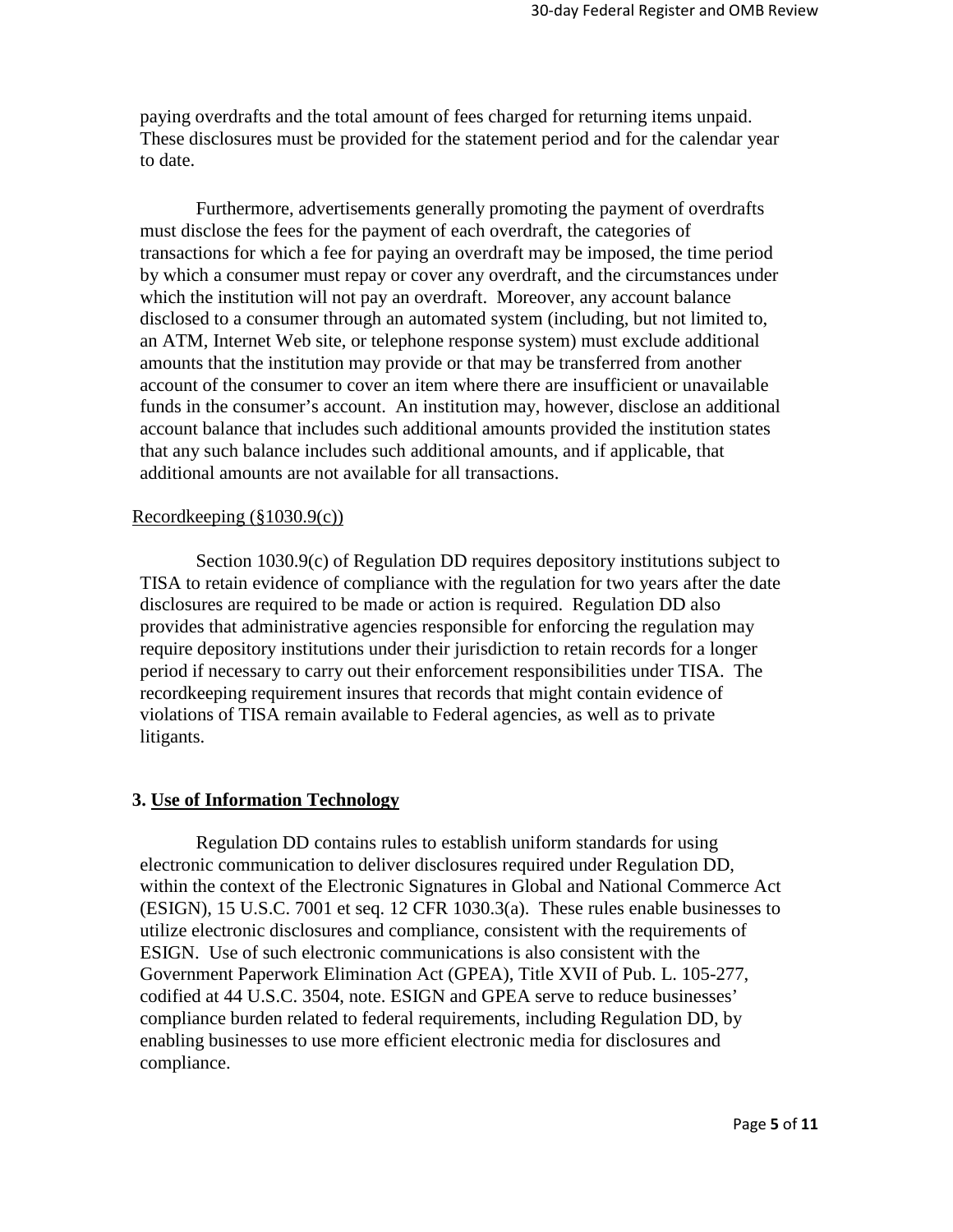Regulation DD also permits depository institutions to retain records on microfilm or microfiche or any other method that reproduces records accurately, including computer programs. Depository institutions need only retain enough information to reconstruct the required disclosure or other records. Comment 9(c)-2.

## **4. Efforts to Identify Duplication**

The recordkeeping requirement of Regulation DD preserves the information an affected entity uses in making disclosures and other required actions regarding deposit accounts. The entity is the only source of this information. No other federal law mandates its retention. State laws do not duplicate these requirements, although some states may have other rules applicable to deposit accounts.

Similarly, covered entities are the only source of the information contained in the disclosures required by the TISA and Regulation DD. No other federal law mandates these disclosures. State laws do not duplicate these requirements, although some states may have other rules applicable to deposit accounts.

Additionally, as noted above in Item 2, in regards to the general disclosure requirements of Regulation DD, compliance with Regulation E (12 CFR Part 1005) is deemed to satisfy the disclosure requirements of Regulation DD when certain conditions prevail. See Appendix D, Official Interpretations, to Part 1030, Supplemental I, Section 1030.3(c). Furthermore, CFPB's Official Interpretations for Section 1030.6, Periodic Statement Disclosures, may combine periodic statements without triggering the disclosure requirements of that part so long as certain conditions prevail. See Appendix D, Official Interpretations to Part 1030, Supplemental I, Section 1030.6.

# **5. Efforts to Minimize Burdens on Small Entities**

Most depository institutions today use some degree of computerization in their business, and Regulation DD permits businesses to rely on computer support, among other alternatives, to meet their recordkeeping and disclosure requirements. This flexibility yields reduced recordkeeping and disclosure costs (See Item 3 above.) Moreover, as noted previously, Regulation DD provides model forms and clauses that may be used in compliance with its requirements. Correct use of these forms and clauses insulates a depository institution from liability as to proper format.

# **6. Consequences of Less Frequent Collection and Obstacles to Burden Reduction**

The current record retention period of two years supports the one-year statute of limitations for private actions, and enforcement agencies' need for sufficient time to bring enforcement actions regarding deposit accounts. If the retention period were shortened, consumers who sue under TISA, and the administrative agencies, might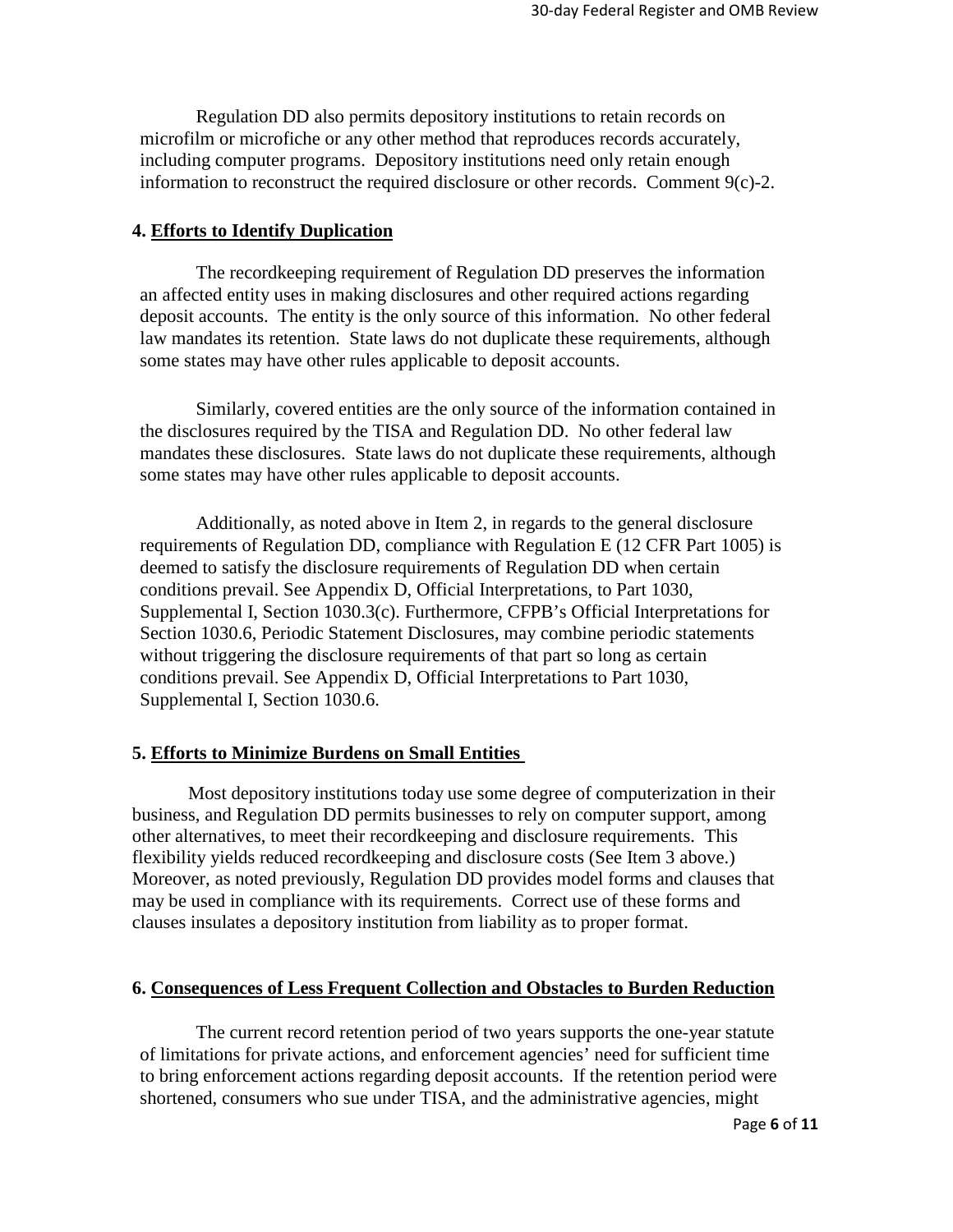find that depository institution records needed to prove violations of TISA no longer exist.

As noted, the disclosure requirements are needed to facilitate comparison cost shopping and to spur informed decision making regarding deposit accounts. Without these requirements, consumers would not have access to this critical information. Their right to sue under TISA would be undermined, and enforcement agencies could not fulfill their mandate to enforce TISA.

## **7. Circumstances Requiring Special Information Collection**

There are no special circumstances. The collection of information requirements in the changes to Regulation DD are consistent with the applicable guidelines contained in 5 CFR 1320.5(d)(2).

#### **8. Consultation Outside the Agency**

In accordance with 5 CFR  $\S 1320.8(d)(1)$ , the Bureau has published a notice at Federal Register allowing the public 60 days to comment on this proposed the extension (renewal) of this currently approved collection of information. No comments were received. Further, and in accordance with 5 CFR  $\S 1320.5(a)(1)(iv)$ , the Bureau has also published a notice in the Federal Register allowing the public 30 days to comment on the submission of this information collection request to the Office of Management and Budget.

#### **9. Payments or Gifts to Respondents**

No payments or gifts are provided to respondents.

#### **10. Assurances of Confidentiality**

There is no part of the rule that mandates information collection by the CFPB. To the extent that information covered by a recordkeeping requirement is collected by the CFPB for law enforcement purposes, the confidentiality provisions of CFPB's rules on Disclosure of Records and Information, 12 CFR Part 1070, would apply.

The information that may be collected for law enforcement purposes would be covered by the following Systems of Records Notices (SORNs): CFPB.004 Enforcement Database, 76 FR 45757, that can be found at [https://www.federalregister.gov/articles/2011/08/01/2011-19424/privacy-act-of-1974-as](https://www.federalregister.gov/articles/2011/08/01/2011-19424/privacy-act-of-1974-as-amended)[amended;](https://www.federalregister.gov/articles/2011/08/01/2011-19424/privacy-act-of-1974-as-amended) and the CFPB.018 CFPB Litigation Files SORN, 77 FR 27446, that can be found at [https://www.federalregister.gov/articles/2012/05/10/2012-11233/privacy-act-of-](https://www.federalregister.gov/articles/2012/05/10/2012-11233/privacy-act-of-1974-as-amended.)[1974-as-amended.](https://www.federalregister.gov/articles/2012/05/10/2012-11233/privacy-act-of-1974-as-amended.)

# **11. Justification for Sensitive Questions**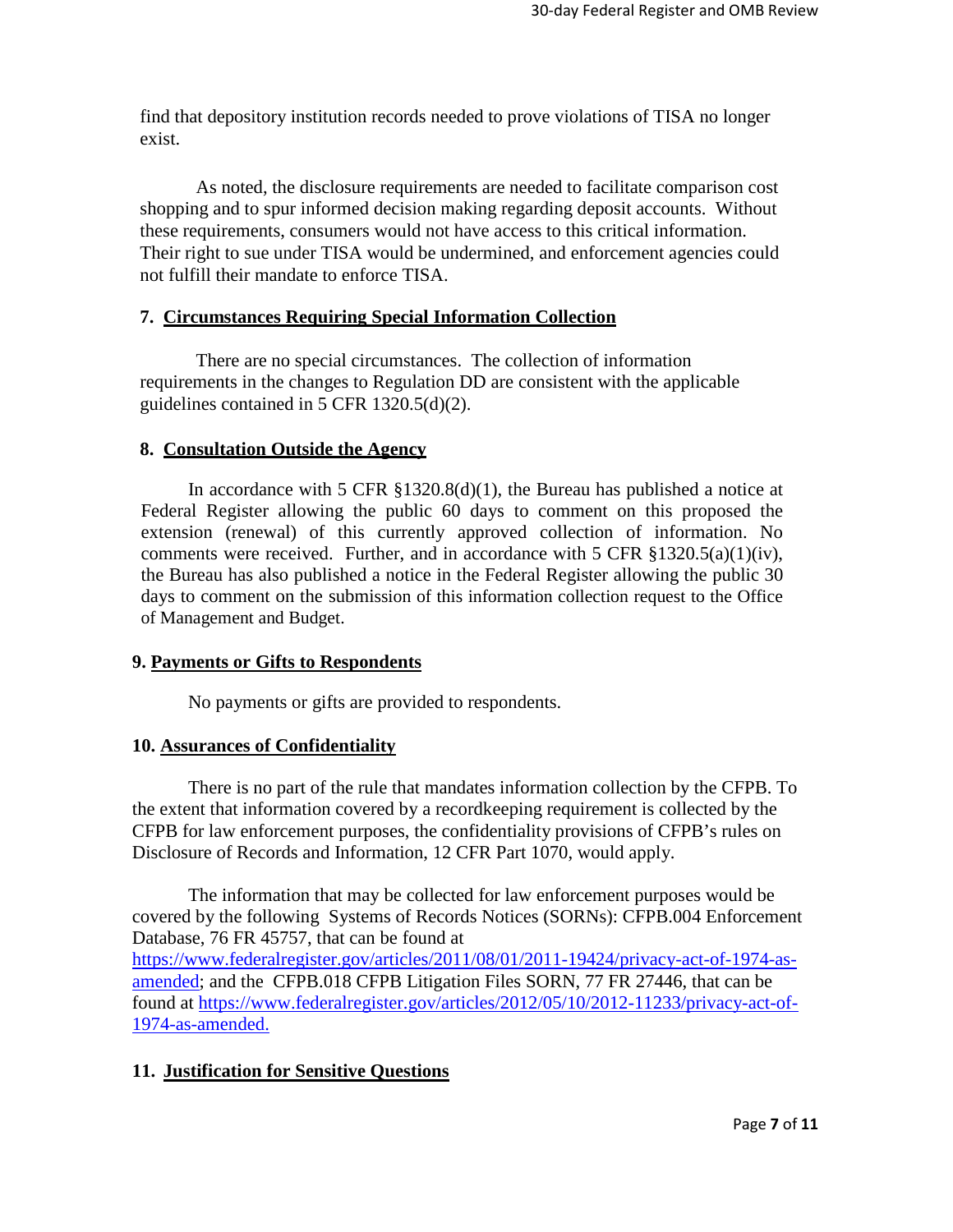The CFPB collects no information under Regulation DD, which requires institutions to provide disclosures to consumers and keep records of those disclosures. No questions of a sensitive nature are asked of respondents.

# **12. Estimated Burden of Information Collection**

| <b>Information</b><br><b>Collection</b><br>Requirement                                                                                | No. of<br><b>Respondents</b>           | <b>Annual</b><br><b>Responses</b> | Average<br><b>Response</b><br>Time (hrs.) | Annual<br><b>Burden</b><br><b>Hours</b> | <b>Hourly</b><br>Rate | <b>Labor Costs</b> |
|---------------------------------------------------------------------------------------------------------------------------------------|----------------------------------------|-----------------------------------|-------------------------------------------|-----------------------------------------|-----------------------|--------------------|
| §1030.4 Account disclosures                                                                                                           |                                        |                                   |                                           |                                         |                       |                    |
| Delivery of<br>account opening<br>disclosures<br>$[\S 1030.4(a)]$                                                                     | 6,213                                  | 43,891,720                        | 0.0167                                    | 731,529                                 | \$26.00               | \$19,070,045       |
| Providing account<br>disclosures upon<br>request<br>$[\S 1030.4(a) (2)]$                                                              | 6,213                                  | n/a                               | 0.00                                      | 0.00                                    |                       | \$0.00             |
| §1030.5 Subsequent disclosures                                                                                                        |                                        |                                   |                                           |                                         |                       |                    |
| Change-in-terms<br>notice<br>$[\S 1030.5(a)]$                                                                                         | 6,213                                  | 4,545,809                         | 0.00                                      | 0.00                                    |                       | \$0.00             |
| Notice prior to<br>maturity<br>$[§ 1030.5(b) \&(c)]$                                                                                  | 6,213                                  | 10,257                            | 0.00                                      | 0.00                                    |                       | \$0.00             |
|                                                                                                                                       | §1030.6 Periodic statement disclosures |                                   |                                           |                                         |                       |                    |
| Requirements for<br>existing periodic<br>statement<br>disclosures [§<br>1030.6]                                                       | 6,213                                  | 579,037,608                       | 0.00                                      | 0.00                                    | 0.00                  | \$0.00             |
| §1030.8 Advertising                                                                                                                   |                                        |                                   |                                           |                                         |                       |                    |
| Requirement for<br>Advertisements<br>and indoor signs<br>$[\S 1030.8(b), (c),$<br>(d), (e)(2) & $\S$<br>$1030.11(a)$ , (b), &<br>(c)] | 6,213                                  | n/a                               | 0.00                                      | 0.00                                    | 0.00                  | \$0.00             |
| §1030.9 Enforcement and record retention                                                                                              |                                        |                                   |                                           |                                         |                       |                    |

# **Exhibit 1: Summary of Burden Hours and Related Costs**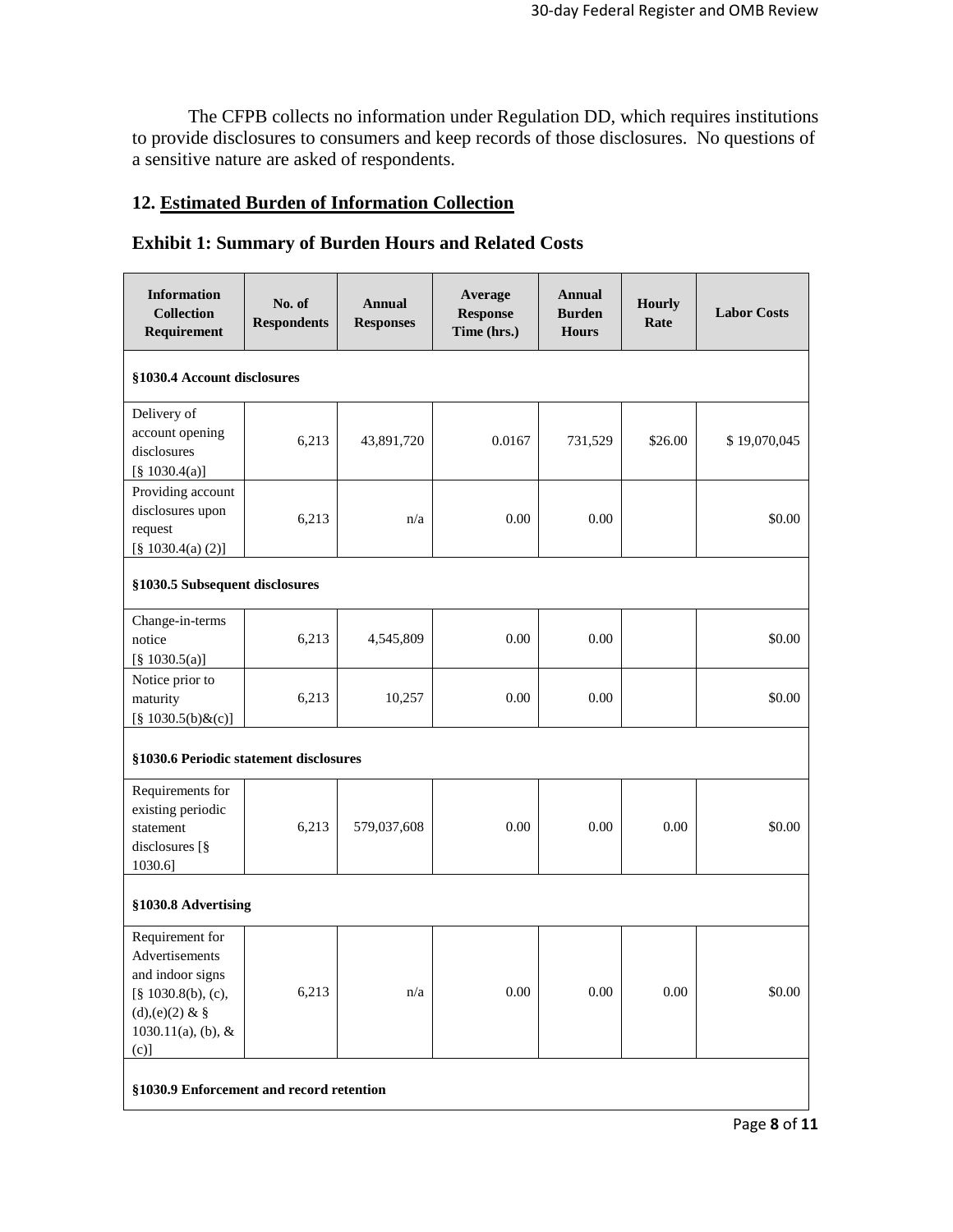| <b>Information</b><br><b>Collection</b><br><b>Requirement</b>       | No. of<br><b>Respondents</b> | Annual<br><b>Responses</b> | Average<br><b>Response</b><br>Time (hrs.) | Annual<br><b>Burden</b><br><b>Hours</b> | <b>Hourly</b><br>Rate | <b>Labor Costs</b> |
|---------------------------------------------------------------------|------------------------------|----------------------------|-------------------------------------------|-----------------------------------------|-----------------------|--------------------|
| Record retention<br>$\lbrack 8 \rbrack 1030.9(c) \rbrack$           | 6,213                        | n/a                        | 0.00                                      | 0.00                                    | 0.00                  | \$0.00             |
| <b>Total Burden for</b><br><b>All Regulated</b><br><b>Entities</b>  | 6,213                        | 43,891,720                 | 0.0167                                    | 731,529                                 | \$26.00               | \$19,070,045       |
| <b>Total Burden for</b><br><b>CFPB</b> Regulated<br><b>Entities</b> | 129                          | 34,380,496                 | 0.0167                                    | 573,008                                 | \$26.00               | \$14,937,615       |

CFPB estimates that there are 6,213 institutions subject to Regulation DD of which 129 are under CFPB's supervisory authority.

The CFPB attributes to itself burden associated with the entities it supervises, and this regulation only applies to non-credit union depository institutions. While not many institutions fall under CFPB enforcement authority, the number of accounts owned by these institutions represents a significant portion of the total market, and is represented here. The CFPB obtained these estimates using a variety of industry and market sources, both public and proprietary.

While there are more disclosures required under Regulation DD, the account opening disclosure is the only one that is most likely to happen while the consumer is physically present at a bank, and is therefore the only one that requires significant, measureable time to process. Providing account disclosures upon request also likely requires human interaction; however, the Bureau believes that such requests typically happen as a part an ordinary business interaction between a customer and a bank, and therefore the marginal hourly burden imposed by such requests is minimal.

Other disclosures, including notices of change of terms, and notices prior to maturity for time accounts, are automatically generated by systems already owned by the respondents and therefore does not require human time. Further, as pointed out previously, Regulation DD does not require periodic account statements; rather, it imposes additional requirements on statements that already exist. CFPB estimates that the incremental burden of these requirements imposed on respondents is minimal. Likewise, regarding the recordkeeping requirement, CFPB believes that institutions incur no additional burden for maintaining sample disclosures for each type of account offered to consumers since these artifacts are generally created and stored in digital form (an acceptable method of recordkeeping).

Associated Labor Cost: \$14,937,615

The CFPB calculated labor costs by estimating the burden hours associated with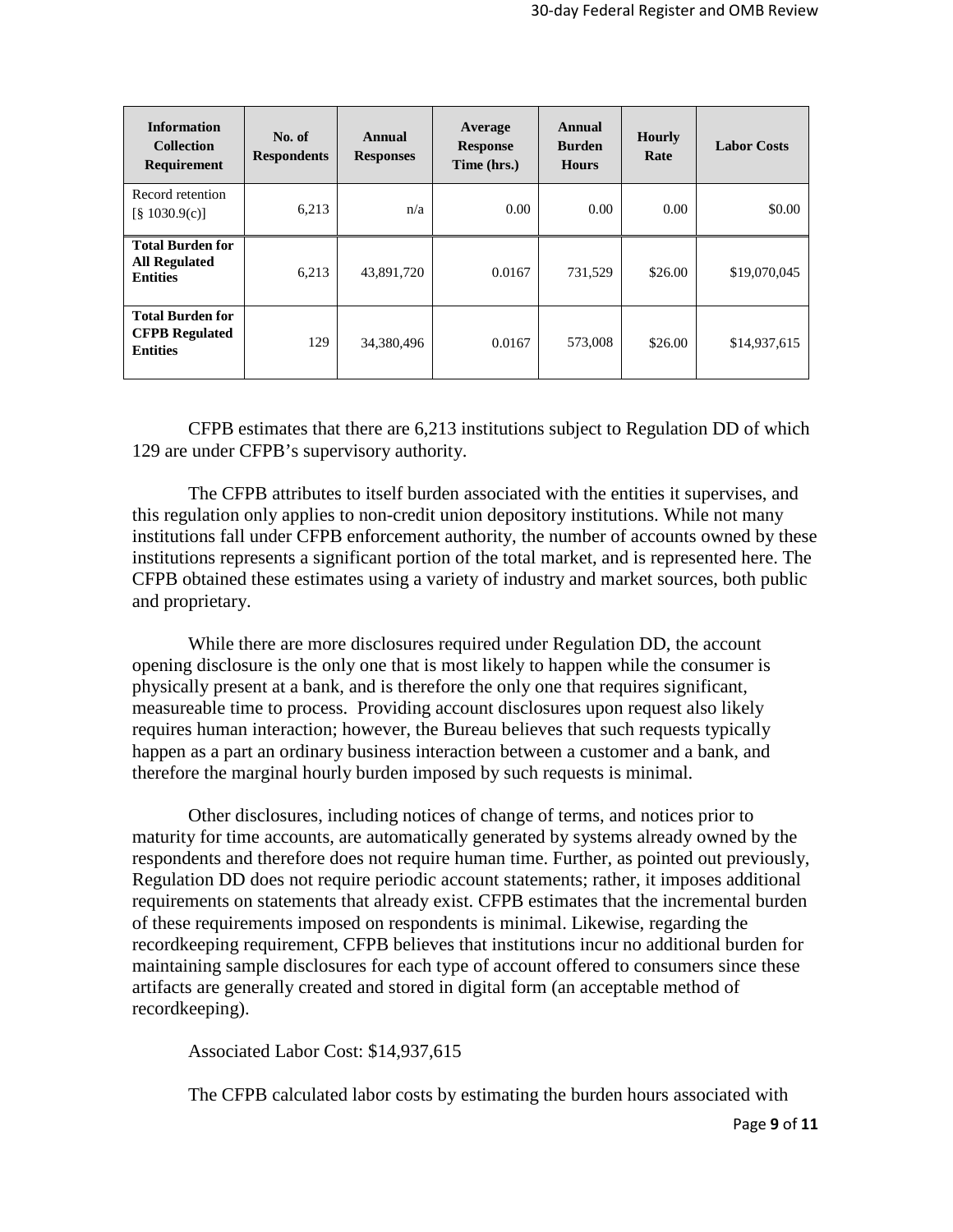complying with the required account opening disclosures described in Exhibit 1. According to the BLS, financial clerks, who would be helping consumers opening an account at a bank, have a median fully-loaded wage rate of \$26.07.hour.<sup>[3](#page-9-0)</sup>

# **13. Estimated Total Annual Cost Burden to Respondents or Recordkeepers**

Additional Materials Cost: \$1,347,218

| <b>Description of costs</b>                                                             | <b>Unit Cost</b> | <b>Notices/Statements</b> | <b>Total Cost</b> |
|-----------------------------------------------------------------------------------------|------------------|---------------------------|-------------------|
| Printing and mailing change of<br>terms notices $(1030.5(a))$                           | \$0.30           | 4,545,809                 | \$1,345,560       |
| Printing and mailing of notices<br>before maturity for time deposits<br>(1030.5(b & c)) | \$0.30           | 5,603                     | \$1,658           |
|                                                                                         |                  |                           |                   |
| <b>CFPB</b> materials cost:                                                             | \$1,347,218      |                           |                   |

The above calculations take into account both the Bureau's share of the total notices and statements sent out within a year, as well as the amount of these notices that are sent electronically, and therefore have no printing and mailing cost. The materials costs were based on bulk mailing rates from the USPS as well as bulk costs of paper and envelopes.

# **14. Estimated Cost to the Federal Government**

As the CFPB does not collect any information, there are no additional costs to the Federal Government.

# **15. Program Changes or Adjustments**

|                          | <b>Total</b><br><b>Respondents</b> | Annual<br><b>Responses</b> | <b>Burden Hours</b> | <b>Cost Burden</b><br>(O & M) |
|--------------------------|------------------------------------|----------------------------|---------------------|-------------------------------|
| <b>Total Requested</b>   | 129                                | 34,380,496                 | 573,008             | \$1,347,218                   |
| Current OMB<br>Inventory | 142                                | 378,960                    | 23,000              | \$0                           |
| Difference $(+/-)$       | $-7$                               | 34,001,536                 | 550,008             | \$1,347,218                   |
| Program Change           | $\Omega$                           |                            | $\theta$            | \$0                           |

## **Exhibit 3: Summary of Burden Changes**

<span id="page-9-0"></span><sup>&</sup>lt;sup>3</sup> This is a fully-loaded wage rate, derived from both hourly wages and the percent of total compensation wages make up. Hourly rate labor costs are the median hourly wages from the Bureau of Labor and Statistics (BLS) for affected occupational groups. Occupational groups for the PRA burden of this burden are defined as financial clerks [\(http://www.bls.gov/ooh/office-and-administrative-support/financial-clerks.htm#tab-1\)](http://www.bls.gov/ooh/office-and-administrative-support/financial-clerks.htm#tab-1), whose median pay was \$17.44 as of 2014, the latest available rate at the time of publishing. According to the BLS, wages accounted for 66.9% of the total cost of compensation for credit intermediation and related activities [\(http://www.bls.gov/news.release/archives/ecec\\_09102014.pdf\)](http://www.bls.gov/news.release/archives/ecec_09102014.pdf), so the fully-loaded wage is \$17.44/.669=\$26.07.